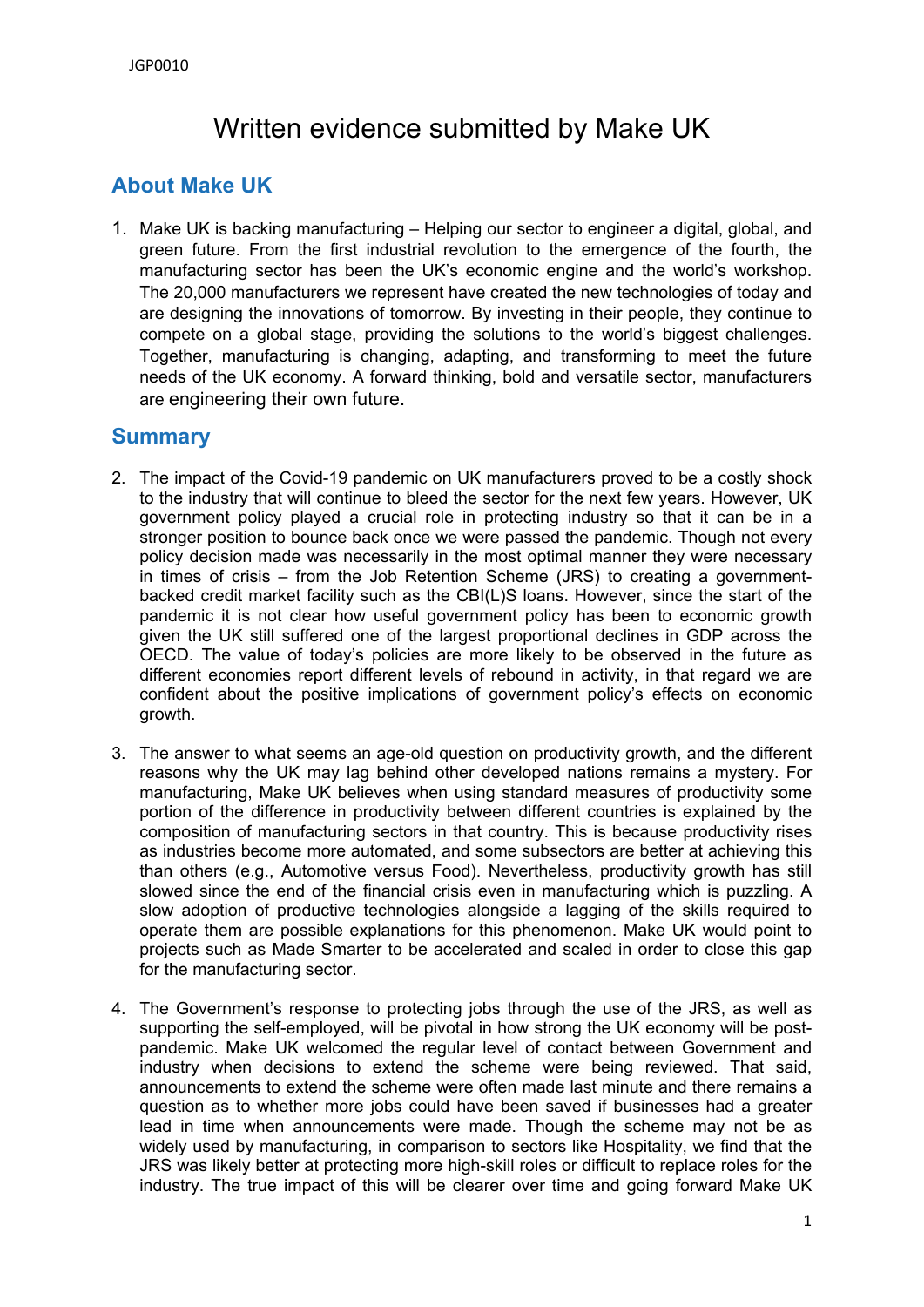suggests an approach that incentivises job creation (via a Job Creation Scheme) will help reduce the skills gap and lead to a greater number of manufacturing scale-ups in the UK.

- 5. Despite the JRS's effectiveness in protecting UK jobs redundancies still took place in the manufacturing sector. A prolonged lockdown resulted in approximately half of manufacturers indicating they had made redundancies. Nevertheless, Make UK data suggests the second half of 2021 is looking more positive as many businesses are finally looking to hire. But this presents new challenges in accessing the right skills and there are a number of Government schemes we believe are a strong basis for closing the skills gap.
- 6. Access to the right skills is a significant barrier for manufacturers. If manufacturers are to truly be able to support the effort to Build Back Better, a coherent cross-policy strategy is required to support people from education, to training, to employment and lifelong learning. A number of Make UK's research findings indicate manufacturers do not feel confident about filling these roles in the next two years.
- 7. In many cases this sector relies heavily on apprenticeships but since the implementation of the Apprenticeship Levy, starts and completions for apprenticeships have fallen considerably. The pandemic has led to further falls in starts with Make UK research revealing that 30% of companies put their apprenticeship programmes on hold during the first lockdown and plans to recruit apprentices in the next 12 months falling short of where they typically are. Make UK's Retain, Recruit, and Revise strategy, backed by TUC, sector skills bodies and other manufacturing trade associations makes the case for an apprenticeship strategy that puts reforms to the apprenticeship levy in both the immediate term and longer term at the heart of building back better.
- 8. In the future, skills requirements are likely to be dominated by digital and green. For the latter, the Government has set up the Green Jobs Taskforce. But if we want to kick-start the green skills agenda, Government should introduce a Green Skills Tax Credit to encourage sectors with high emissions to invest in green collar jobs.
- 9. Skills is not the only issue that plagues manufacturing. Protracted investment levels have been a growing issue in the sector in recent years and more needs to be done in this area. Strategies to promote corporate investment can be tricky as a plethora of incentives schemes cannot control for the risk factor bourn by the investor when making a big financial decision. However, Make UK data does indicate that recent Government schemes such as the super-deduction will have a decent take up amongst manufacturing, although it is likely lower than would have been hoped. This is because investment decisions in manufacturing are rigid and based on long term business planning which is unlikely to be suitable for the super-deduction incentive. For our industry, a focus on extending the Annual Investment Allowances as well as increasing R&D tax credits whilst making such schemes easy to access should be a priority for Government.
- 10. The Industrial Strategy signalled to the manufacturing sector that the UK Government was going to proceed with a long-term plan to provide a business centred environment for manufacturing. That is why cancelling this plan for a "Plan for Growth" caused much concern to the sector  $-$  particularly as the signals sent by this strategy makes less obvious how it can serve industry and manufacturing. However, Make UK is aware the Plan for Growth will take on some of the best elements of the Industrial strategy and will closely critique any developments in these areas going forward. At this stage it is not clear whether the Plan for Growth is an adequate replacement for an Industrial Strategy,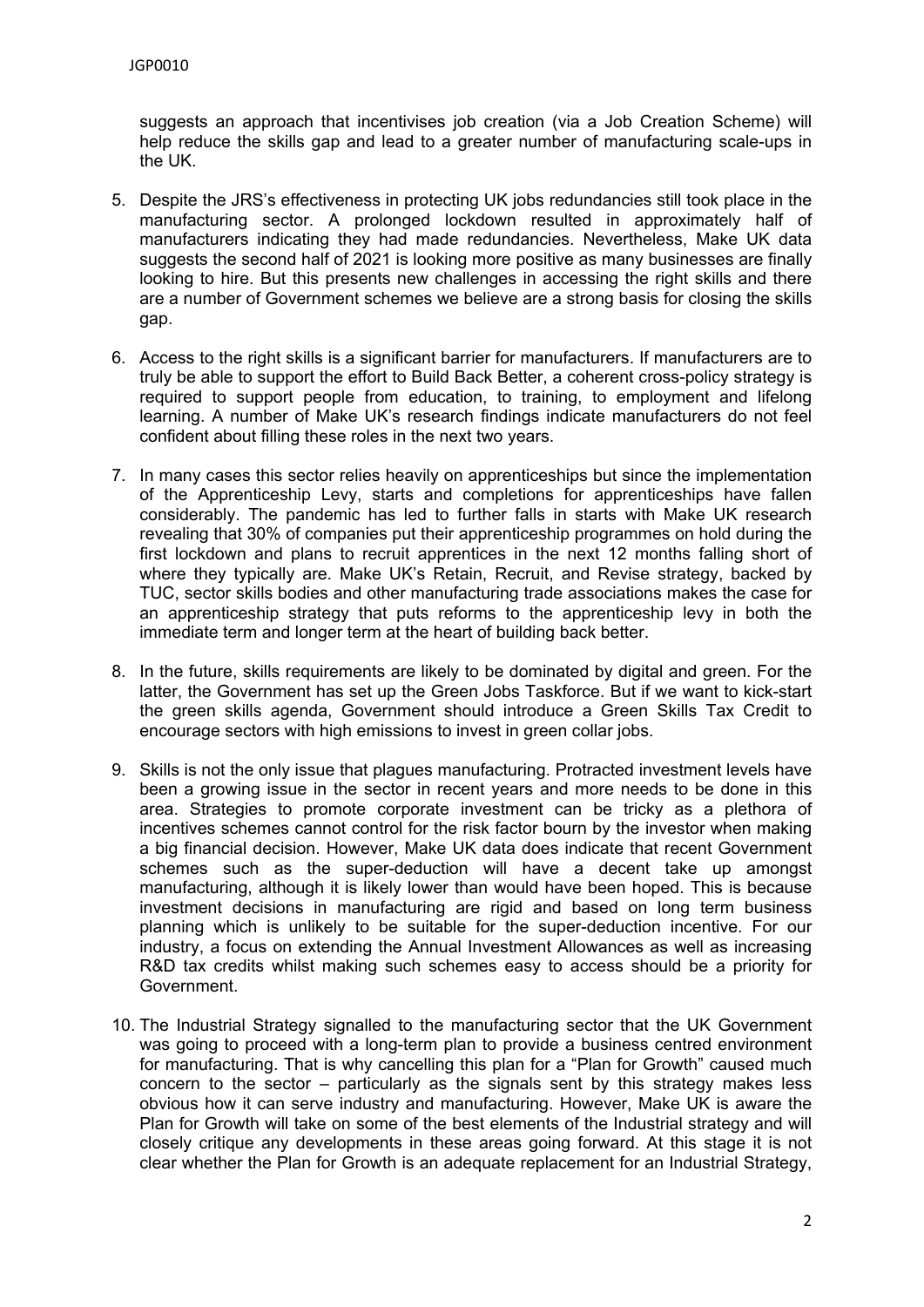hence Make UK will be conducting some research in the coming months to shed further light on the possible issues and solutions.

11. Lastly, in the age of Industry 4.0 the manufacturing sector is at the forefront of innovation and technological advancements. From the adoption of AI to applying 3D printing into production lines. There is an abundance of evidence supporting the adoption and use of new technologies in any industry for any country pursuing better growth, productivity, and quality of life. Make UK's surveys indicate those businesses that have more actively innovated and applied new technologies do perform better but many businesses, particularly SME's fall behind quickly. The UK is well placed to benefit from these technologies, but the Government must address common barriers, such as technical skills and access to finance, in order to maximise the gains and get ahead of other nations.

#### **How much difference can government policy make to economic growth?**

- 12. The causal effect of government policy on economic growth (GDP) is challenging to ascertain given how variable policies can be. Policy itself has the capacity to improve growth when designed appropriately. Equally so, government policy can have no impact or even worsen economic growth if designed and executed improperly.
- 13. However, the goal of policies should not necessarily be designed to impact economic growth directly, instead it should focus on supporting the various components of an economy (industry, households, trade etc.) by identifying inefficiencies or market failures to reduce the output gap.
- 14. In an ideal environment where the free market dominates the impact of policy on growth would be minimal as markets would always be operating at capacity, or in other words return to its long-run equilibrium. This could mean technological advancements are integrated into markets seamlessly. When there is a demand for a new skillset then the market would provide the supply of human capital needed to operate the new technology. Markets would be competitive minimising costs and maximising innovations.
- 15. In reality these do not often manifest as the theories predict leaving an output gap that results in greater inequalities. In that sense, policy can play a powerful role in incentivising the adoption of technologies, enabling the reskilling of a workforce by providing education, and impose regulations that allow competition to prosper. This is a simplistic view of what policy can do but when done well the resulting impact is not only more favourable economic growth, but a more favourable distribution of new wealth. We set out how this can be achieved in response to the questions of this inquiry.
- 16. When evaluating the impact of policies, it is important to not focus on the intent of that policy and instead analyse its impact ex ante so that we can adjust policies where needed. No government policy ever intends to hinder growth but in some instances a lack of information and improper design can lead to unintended consequences
- 17. The design of policies can only be done through trial and experimentation. Leading trade association like Make UK can help bridge the informational gap between industry and government. Indeed, there are many examples during 2020 where policy has been instrumental to the success and protection of UK manufacturing, particularly during the pandemic. Some of these are included below:
	- a. The **Job Retention Scheme (JRS)** has been due to expire multiple times since March 2020 due to the uncertain nature of the Covid-19 pandemic. Make UK were aware that a premature closure of the scheme would result in mass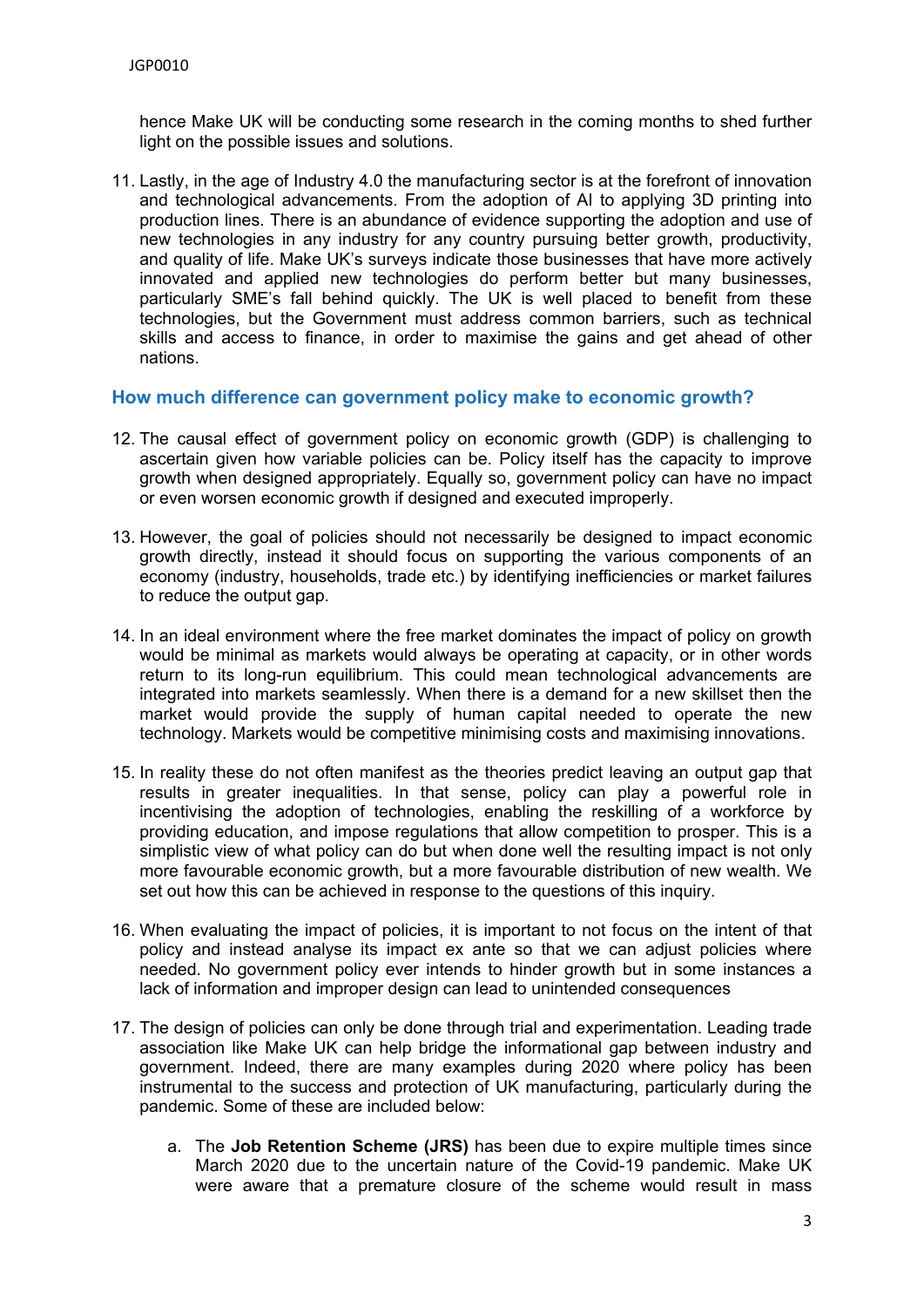redundancies that will significantly damage the productive capacity of the UK economy and make it more difficult to recover once the crisis is over. Make UK's influence on the decision to extend the JRS has enabled a policy, which was designed properly but had the potential to be executed improperly, to protect manufacturing in its time of need. The impact on economic growth may not be seen for some time but given how important skilled workers are to manufacturing we expect the impact of this policy to be positive.

- b. Access to skills has long been a systemic issue in the manufacturing sector as the industry itself has technologically advanced faster than the skill set of the workforce. Part of the answer lies in investing in the youth and government policies like the **Kickstart** scheme can go a long way to closing this gap. In this case Government set the incentive but organisations in the private sector is what got the ball rolling (for example, Make UK is an acting gateway for many businesses looking to access the scheme).
- c. The impact of **business rates** on capital investment has long been a topic of discussion. It is a prime example of an important fiscal tool that is critical to funding the local infrastructure and services in which the business property is located, yet its current design may be doing more harm than good in some cases. The pandemic has highlighted that policies can be adapted based on new information in a short space of time to meet needs more accurately. This same principal should be applied to all policies as the economic cycles become more dynamic.
- d. There are also policies that may not appear to directly improve growth (other than by the direct spending from the Government's balance sheet) such as the investment in protecting the environment and improving our carbon footprint. The benefits of preserving the UK's natural capital does not accrue to traditional methods of calculating economic growth but it is also one of the few areas that are unlikely to be protected under the guise of the free market. In such cases, Government policies can bring significant benefits to economic growth as well preserve the quality of life of its citizens and biodiversity.
- 18. There are many other examples in which Government policy has made a plethora of incremental differences to the mechanisms the economies are built on and that resulted in economic growth. Though it is not possible to offer a direct figure that describes the causal effect of Government policy, in other words a counterfactual situation where there was no policy. Make UK is confident in the positive material impact Government Policy can make on economic growth, especially for sectors like manufacturing.

#### **What are the causes of the gap in the UK's level of productivity compared to other advanced economies, and why has productivity growth been persistently weak in the aftermath of the 2007-09 financial crisis?**

- 19. According to official statistics standard measures of productivity (output per hour or per job) over time indicates manufacturing has not slowed down as much as the whole economy average. Make UK's 2021 Executive Survey indicated that **manufacturers expected productivity to increase over the next 12 months.**
- 20. Make UK's Executive survey, which was conducted in Q4 2020, reported 54% of manufacturers expect to see a moderate or significant improvement in productivity. The result is promising, given the difficulties the UK has faced with the productivity puzzle ever since the Global Financial Crisis. Conversely, historical data (measured in output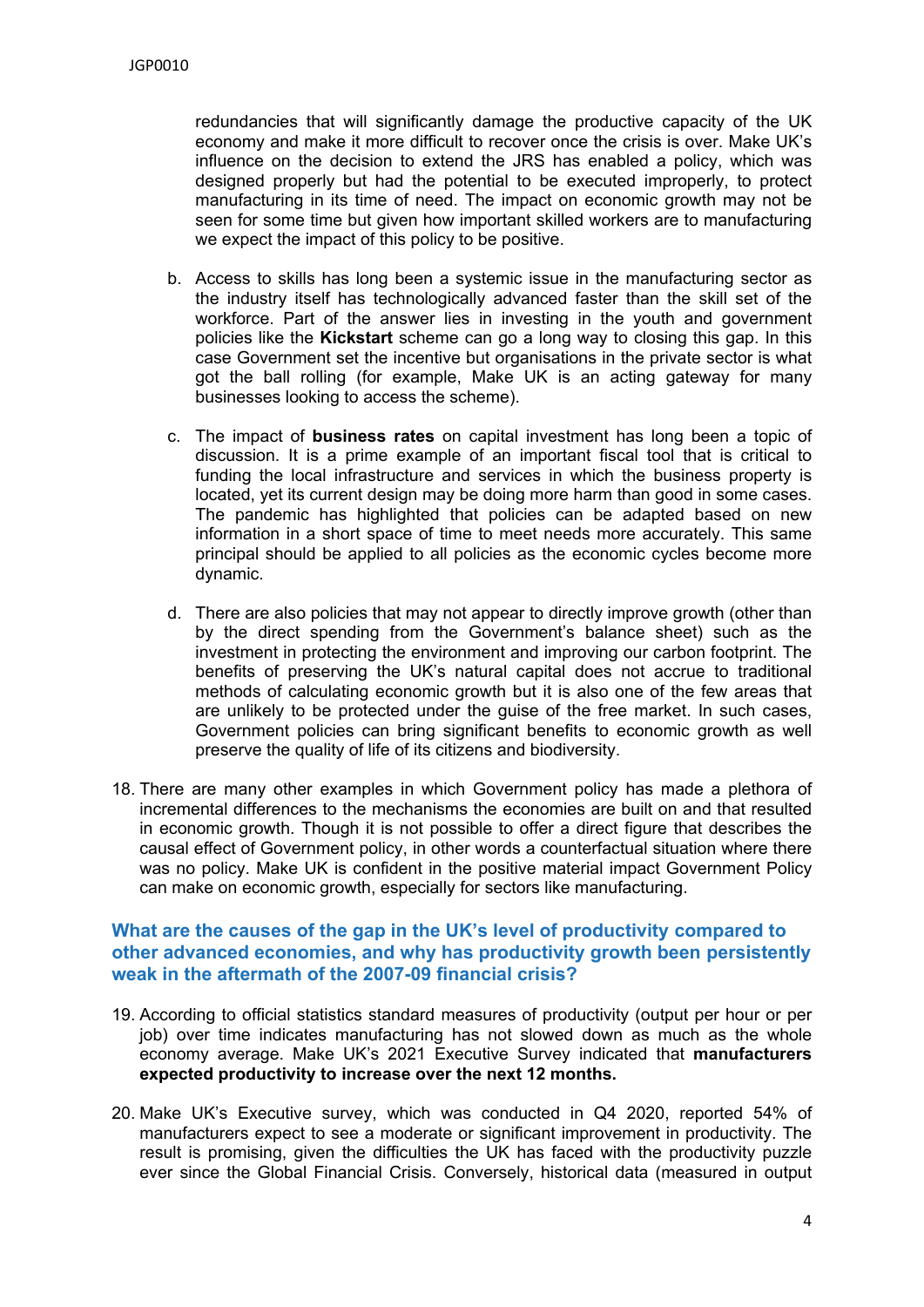per hour) reveals that manufacturing productivity has consistently been greater than the average across all industries for many years now. The latest available data indicates that manufacturing workers produce on average £38 of output per hour whereas the average for all industries is approximately £34. In the last 10 years, manufacturing productivity by standard measures has been typically 12% greater than the average across all industries.

- 21. The results are not surprising, as the high output per hour is a result of the coupling of human and mechanical activity in a sector that is well accustomed to it. However, the fact that manufacturers are expecting further increases in productivity does indicate that more businesses are planning to invest in going digital as well as adapting to the new environment created by Covid-19, for example by providing flexible working environments for their staff. The latter has even been a priority, according to the Executive Survey 2021. Bringing this result to life in 2021 will be key to building a strong industrial base and will be actualised by those that have already developed, or are in the process of developing, agile and responsive business processes. Polling of Make UK members recently suggests that once restrictions are eased 60% of manufacturers will formalise changes to working patterns with 40% returning to pre-Covid arrangements.
- 22. However, the gap in productivity between the UK manufacturing sector and non-UK manufacturing sector must be addressed by a number of issues. The first is down to the likely composition of manufacturing sectors which can distort the view of productivity. As an example, this can be seen if you compare the manufacturing sector composition of Germany and the UK. In the latter, the top three subsectors in manufacturing are accounted for by Food & Drink and Tobacco (16.9%), Pharmaceutical (8.5%), Metal Products  $(8.2\%)$ . Other than Pharmaceuticals many of the dominant subsectors<sup>1</sup> in the UK by output size also have low capital-labour ratios which can depress monetary based productivity measures. This is particularly true for the food and drink subsectors. In contrast, Germany may exhibit greater levels of manufacturing productivity due to its sectoral composition being dominated by Motor Vehicles (20%) and Machinery & Equipment  $(16\%)^2$  – both highly automated industries that can result in output per hour measures being much greater. When comparing UK productivity to other countries it is important to be mindful of the heterogeneous differences in the country's economic make up.
- 23. However, the example above does highlight a key ingredient in productivity growth. Automation and technological advances/adoption are key to reducing the productivity gap between the UK and other advanced economies. Make UK's Innovation Monitor 2020 indicated the share of companies at the pre-conception stage of adoption Industrial Digital Technologies (IDT's) (essentially doing nothing) dropped from 30% in 2018 to 11% in 2020. The share of manufacturers seeing a direct improvement in productivity from the adoption of IDTs increased by 9% within this period indicating a successful adoption strategy of new technologies can solve the productivity problem. However, this must in turn be combined with efforts to up-skill the workforce as the skills required to engage with new technologies are developing rapidly. With access to finance also a commonly cited barrier, Government must ensure that the funding schemes available to support the adoption of digital technologies are accessible to businesses of all sizes.
- 24. Looking forward Make UK calls for the acceleration and scaling of projects that incentivise technological adoption and innovation (such as Made Smarter) and for these to be combined with schemes that improve the quality of skills needed for manufacturing. Combining the two can be difficult in practice as the latter will take effect with a more

<sup>&</sup>lt;sup>1</sup> Calculated based on subsector Gross Value Added ( $Em$ ) as a share of total manufacturing Gross Value Added.

<sup>2</sup> Make UK analysis of Eurostat data (2021)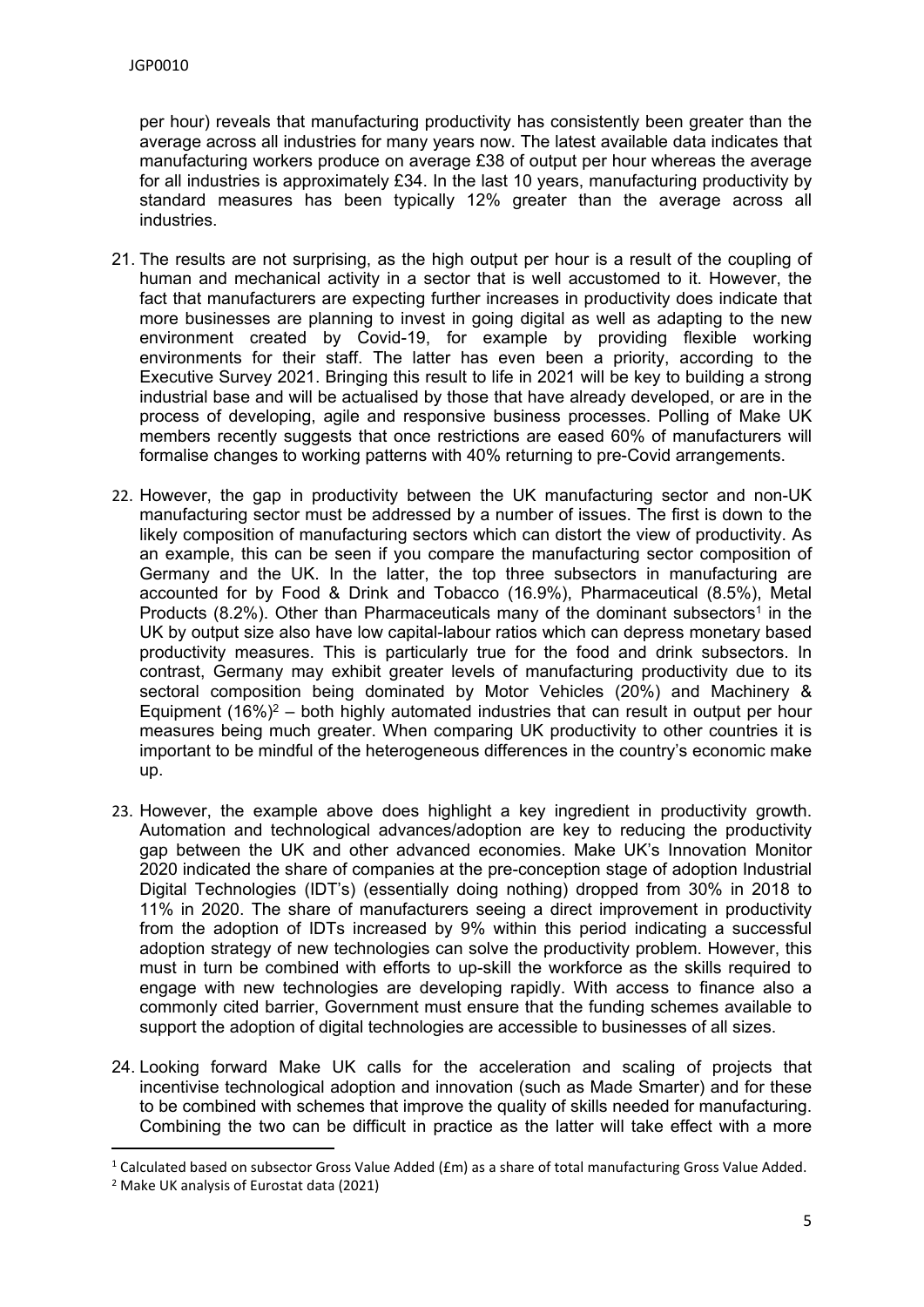significant lag as the human capital stock develops more slowly. More on Made Smarter is discussed elsewhere in this submission.

#### **How successful has the Government's pandemic response been in protecting jobs to date, and how can it help reduce and mitigate the economic scarring effects of the pandemic going forward?**

- 25. The Government's response to protecting jobs during the pandemic was highly necessary from the introduction of the Job Retention Scheme (JRS) to the guidelines on health and safety so that the manufacturing sector could continue operating.
- 26. In particular, the JRS has been a highly valuable tool to support manufacturers that rely on high skilled workers for their business. The manufacturing sector operates differently to other sectors (such as hospitality and retail). Manufacturing is highly specialised and relies heavily on high skills and a unique knowledge base in many cases that make it difficult to reproduce that knowledge, if that business were to close from losing its workers. On the other hand, sectors like hospitality and retail require less skill and find it easier to reopen. In that regard, the JRS has uniquely been useful to manufacturers in protecting their best and brightest talent whilst order books were quiet. In addition, the JRS has supported businesses that have suffered a loss in revenue due to the UK's exit from the EU in early 2021.
- 27. Make UK's Manufacturing Monitor survey regularly assesses the rate of furlough take up every few months. Near the start of the pandemic our data indicated almost 80% of manufacturers had furloughed some staff (from anywhere between 1% and 100% of their staff), with over 12.5% of these furloughing more than three quarters of their workforce. The share of furlough activity varied over time due to delays in decisions to extend or replace with alternative schemes. However, as vaccinations increased and with the lockdown roadmap bringing confidence the latest data from Make UK indicates over 80% of manufacturers now have less than 10% of their workforce on furlough. Almost half of these have zero workers furloughed. When this is supplemented with HMRC statistics, the data indicates of those that are still furloughed many are accessing flexible furlough to manage short-term costs more effectively. Although it is not easily quantifiable, the benefit of the JRS likely has increased overtime as business learn to maximise the policy to protect their business and ensure staff return.
- 28. However, this does not mean the Government's JRS was 100% effective in protecting all jobs. The reduction in JRS take up is down to a combination of workers returning and others being made redundant over the course of 2020. At the beginning of 2021, Make UK's members were asked in a Manufacturing Monitor survey whether they had made redundancies as a result of Covid-19. 53% of manufactures had responded "Yes". When asked what proportion of staff were made redundant, 33% indicated they made 1-10% of their staff redundant. Similarly, 16% made redundant 11-25% of their staff, only 4.4% of manufacturers made more than a quarter of their staff redundant. Official statistics shows unemployment increased by 51,000 between the first and last quarter of 2020 in manufacturing, with the latest unemployment rate for manufacturing at 4.6%. Although, relatively speaking, the sector is faring better employment wise than say accommodation and food services which has an unemployment rate of 10.9% (ONS).
- 29. It can be certain that to some extent the success of the Governments support scheme is better than no support scheme. However, Make UK are aware the scheme is itself is fiscally unsustainable and should not continue unless unavoidable. Going forward the Government should consider incentives that promote (re) hiring, particularly in industries that are geared more towards innovation and being green. This could take the form of a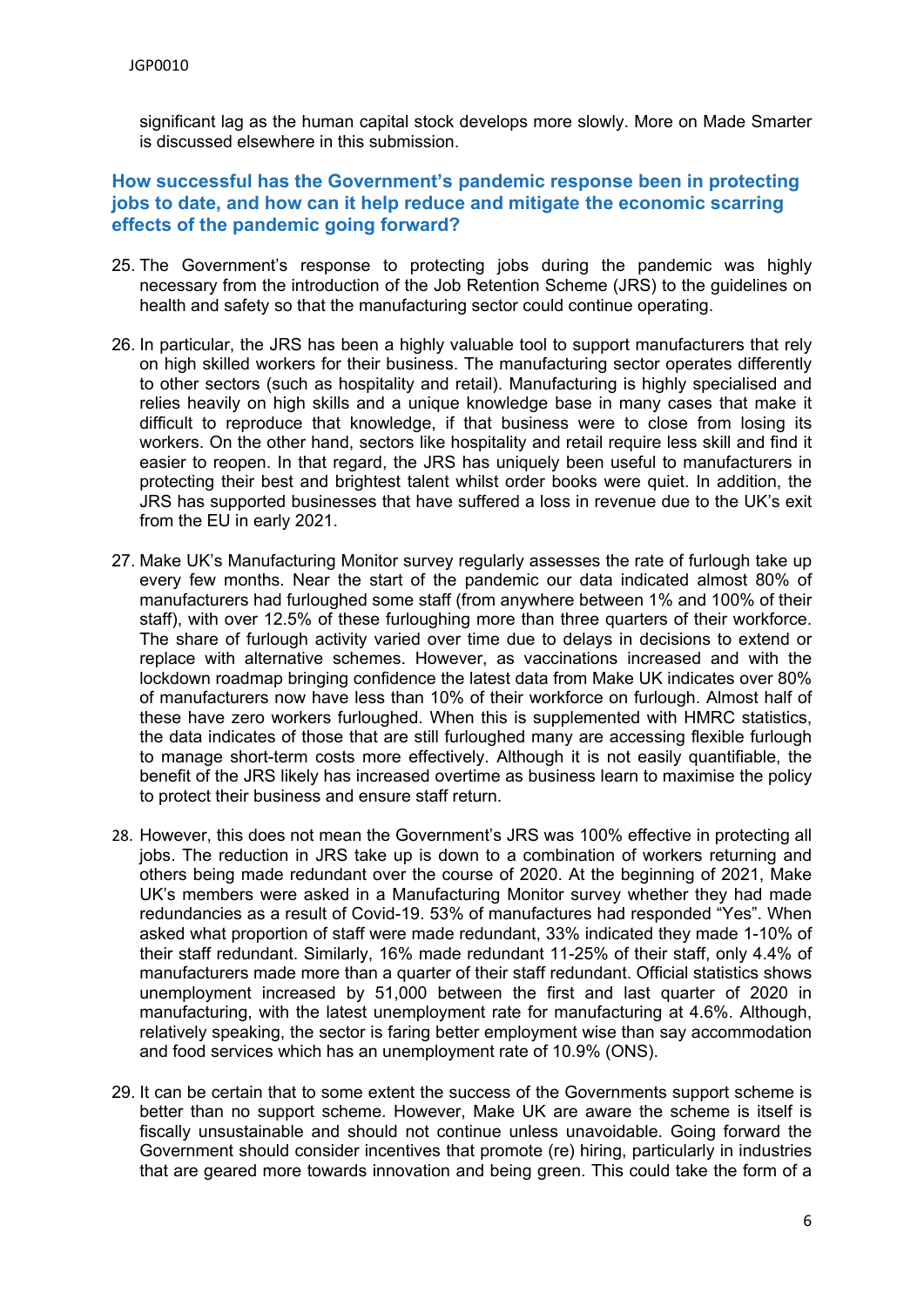**Job Creation Scheme (JCS**) that utilises the principals set by other job protection schemes by shifts the strategy to be more forward looking.

30. Before the Job Retention Scheme (JRS) was extended, the Government was prepared to utilise a new Job Support Scheme (JSS) to subsidise part-time hours for employers. It became clear that the original system was insufficient to protect high-skill jobs amongst struggling businesses. However, a proposal that supports part-time work as a business slowly generates orders can be a strong recovery tool. The issue with the JSS is that it could only be used by businesses that had workers on PAYE before a certain date. However, many businesses that cannot save their workers today, may be looking to hire once economic activity returns. Particularly start-ups that started during the pandemic (as is common during economic downturns) that may not have sufficient funding to afford high-skill workers on 100% of their hours at the initial stages of their growth but could do so at a reduced capacity with subsidised wages (upon a condition that the employee on such a scheme would eventually be converted to a full-time worker). A JCS would be an effective tool used by Government to support the growth of start-ups and SMEs. The impact of supporting businesses grow at its early stages would promise to deliver significant returns for the UK economy by increasing jobs and value-added output. A JCS would simply be redefined from what is already built by the JSS, rewired to focus on new businesses. Whilst the JRS and JSS only provide incentives to reduce redundancies, the JCS provides a solution for the large population of workers who have already been made redundant due to the pandemic.

#### **What policies are effective in helping people to reskill, move between occupations and sectors and take advantage of new opportunities? How could these be best implemented in the aftermath of the pandemic, and as technological developments such as artificial intelligence change the nature of work?**

- 31. Skills and training have always been at the top of the agenda for any policy discussions with manufacturers and the pandemic has accelerated this even more so. As manufacturers faced serious lapses in demand with continued falls to sales and orders, employers faced difficult decisions, including when it came to retaining their employees. At its peak, 85% of manufacturers were using the Job Retention Scheme (JRS). For many businesses and its employees, it was the lifeline that was needed<sup>3</sup>. However, as months of lockdown continued, the difficult decisions became even more difficult and half of manufacturers made redundancies across their business, cutting up to a quarter of their workforce.
- 32. This has put a serious threat on manufacturer's ability to recruit the right people with the right skills as demand and therefore recruitment picks up. Various Make UK research indicates that the second half of 2021 will look far more positive, and companies are looking to recruit and invest in their people once more. The challenge will once again be ensuring that those people who have lost their jobs have the skills, knowledge, and competences to work in sectors where there is growing demand and take advantage of new opportunities. The right policy levers must be in placed to ensure that we can reskill and retrain people into new job roles.
- 33. In addition to ensuring we have a labour market that can move into the job roles we have immediately, it is equally important that we ensure they are equipped with the skills

<sup>3</sup> Make UK, Covid-19 Manufacturing Monitor, 2020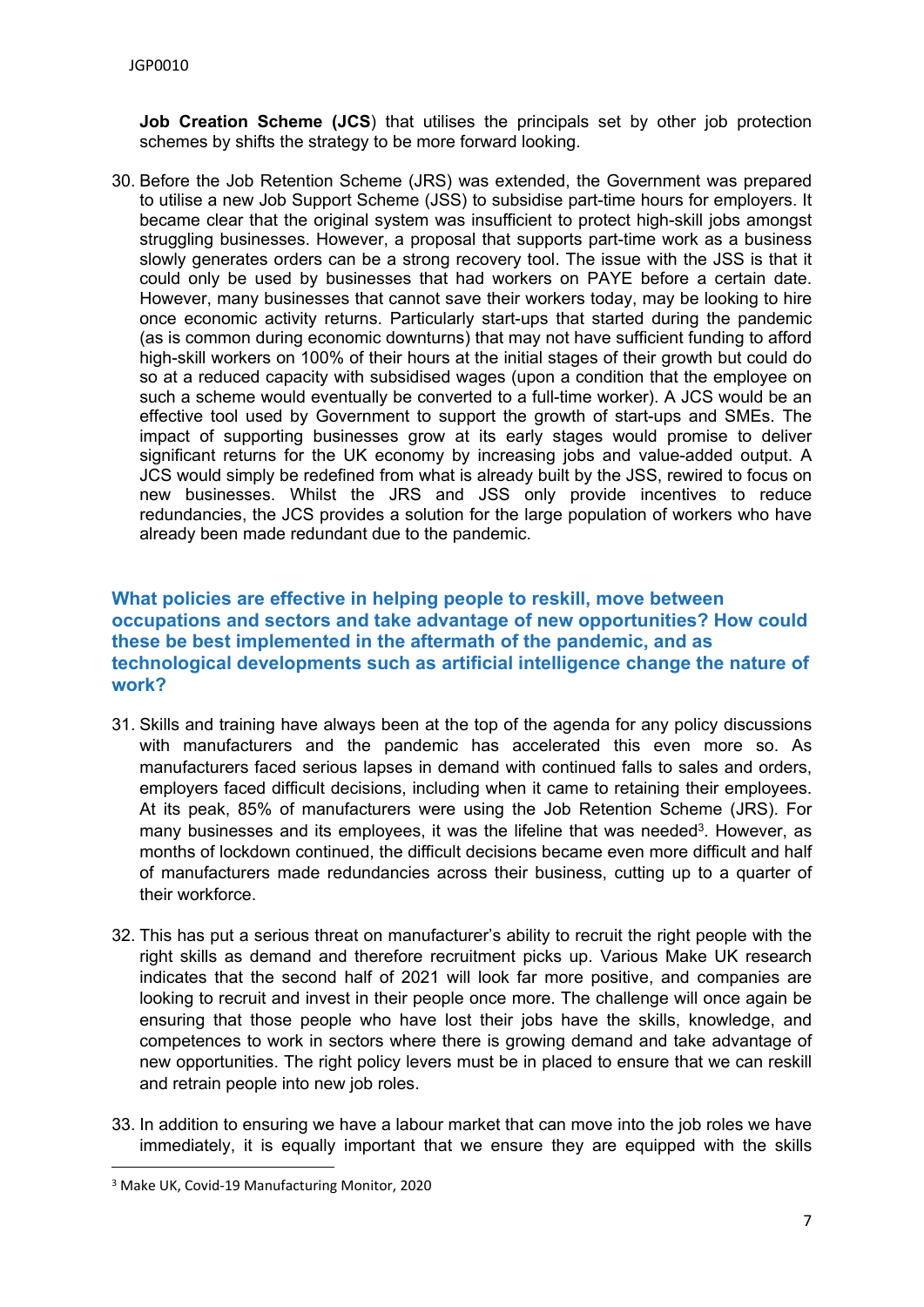needed for the future in particular digital and green skills. As the manufacturing industry accelerates digital adoption and transitions to net-zero, job roles and the skills required will evolve and it is important that individuals are not left behind on this journey.

- 34. **Kickstart and pre-apprenticeship activity:** The Kickstart scheme has been a welcomed initiative and widely used among the manufacturing sector. Its usefulness has only increase further with the ability of SMEs to use gateways to act on their behalf and do the heavy lifting behind the scenes. Make UK is a gateway for Kickstart, supporting over 400 placements within the sector. We were also pleased to see the DWP amend the scheme to remove the minimum threshold of having to offer 30 placements. While the gateway system was in place, this was a deterrent for many businesses to engage at its inception. The scheme is set to conclude at the end of this year, however, with apprenticeship and other forms of recruitment still lagging, we see a strong case for extending it beyond December 2021. It is our hope that the Kickstart scheme will act as pre-apprenticeship activity for many manufacturers who will look to recruit their Kickstart learners as apprentices upon completion of the scheme.
- 35. **Apprenticeships:** Apprenticeships have been ingrained within manufacturing businesses for decades. They have been a means to acquire skills for many years and will continue to do so. That said, apprenticeships have taken a hit during the pandemic. This has been our experience as an Apprentice Training Provider as well as what we are seeing among our membership. Yet, this is not just a cause of the pandemic, this downward trend has been evident since the introduction of the Apprenticeship Levy. If we are to support the creation of new jobs and get people back into work, getting the apprenticeship programme back on track will be crucial. In response to the subsequent question, we set out Make UK's latest apprenticeship strategy which has backing from the wider industry.
- 36. **Upskilling and reskilling through data science:** Many of the initiatives that have been put in place by Government have looked to up-skill and re-skill employees. However, to do that effectively requires data and knowledge of the sector as well as individuals. Enginuity, the sector skills council for manufacturing and engineering has developed a data science model that can look at the skills sets an individual has and determine whether those skills and competences would meet the criteria for a job description. This has allowed us to retain people within the manufacturing industry who may have lost their jobs in one sector to move into another.
- 37. **Skills Bootcamps and modular learning:** Another flagship policy from the Government has been the introduction of skills bootcamps, initially focusing on digital skills bootcamps. These are free, flexible courses between 12-16 weeks aimed at those aged 19 and over. Initially targeted in the digital space they are now being rolled out to help individuals build sector-specific skills. This model is a step in the right direction. Manufacturers are increasingly demanding more modular-based learning which gives them the flexibility to have employees out of the business for short periods of time while retaining them in the business for part of the time.
- 38. **Programmes to support digital skills:** Make UK's research tells us that manufacturers are pressing ahead on their digital journey. An increasing number of companies are now in the revolution phase of digital adoption, adopting technologies including robotics and cobotics, AI, augmented and virtual reality and additive manufacturing. Access to technical skills is the biggest barrier to adopting digital technology and has been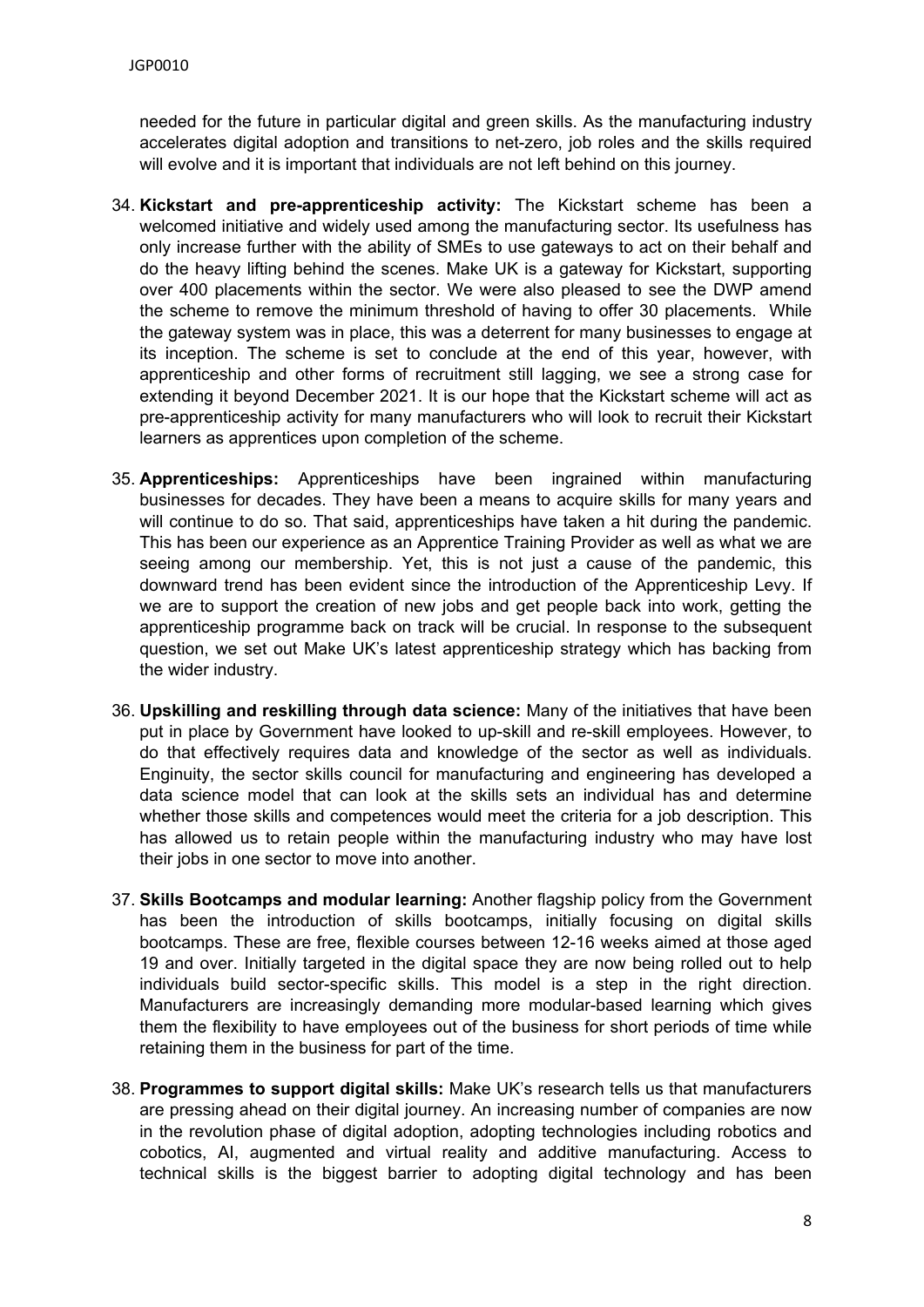remained the top barrier in our work on digital adoption. Two-thirds of manufacturers say they had invested in digital skills training within the past 12 months. While positive this means that a third of companies had not done anything at all. Proficiency in digital skills is increasingly being demanded by employers. Make UK's skills survey continue to point towards a rise in demand for such competences – they are becoming a necessity in the manufacturing workplace – yet manufacturers struggle to find them.

- 39. Although the Government introduced support for digital skills within its new **Help to Grow** scheme more needs to be done. For these purposes digital skills are defined as those to support e-commerce, payroll, and CRM. For manufacturing, they need digital skills to support digital adoption. Make UK has therefore called for a digital skills account for lifelong learning. Employees will need to skill and reskill through their careers and employers will need to support and, in some cases, undertake such training. Government should set up a **digital skills account** for employees that can be accessed to undertaken either company specific of more general digital skills training
- 40. We also run the risk that our education and training system does not keep pace with industry, and this could impact on getting people back into work or progress into higher skilled roles. Manufacturers need to be able to articulate what skills and competences they need from current and prospective employees. But this message also needs to extend to the training market. A long-standing frustration from employers is that the training market does not deliver what industry needs. Two-thirds of manufacturers responding to our survey on digital skills said the training system was not keeping pace.
- 41. **Green skills:** Another aspect changing the way in which we work is our transition to net zero. To achieve the net zero target in 2050 as sector this means halving greenhouse gas emissions by 2030. There is therefore an urgency to put in place a set of coherent policies specifically on net zero which cut across all departments including on skills. When we think about green jobs and green skills, we are not always talking about creating new green jobs but instead a "greening of jobs. "There is no doubt this will require retraining and reskilling the existing workforce. But there is also the need to ensure that the next generation are equipped with the skills we need for a green recovery. Government is moving in the right direction with the establishment of the Green Skills Taskforce and the creation of a new Green Advisory Panel that sits within the Institute for Apprenticeships and Technical Education. However, a more widespread approach is needed. In answer to the next question below we set out a case for a **Green Skills Tax Credit.**
- 42. There are a myriad of schemes and initiatives available to employers and individuals. It is positive that the Government has introduced so many support schemes but there is a risk that we make an already confusing landscape even more complex. For an SME navigating through schemes which can sit in DfE, DWP, BEIS or HMT, can deter a small business from engaging from the outset. Moreover, the timings of schemes are often out of sync with business cycles or need for support. The Kickstart scheme for example was announced in the summer, the first Kickstart jobs were not available until November. During this period, many manufacturers were making redundancies. Being able to signpost these individuals to schemes such as Kickstart as part of their outplacement would have been extremely beneficial.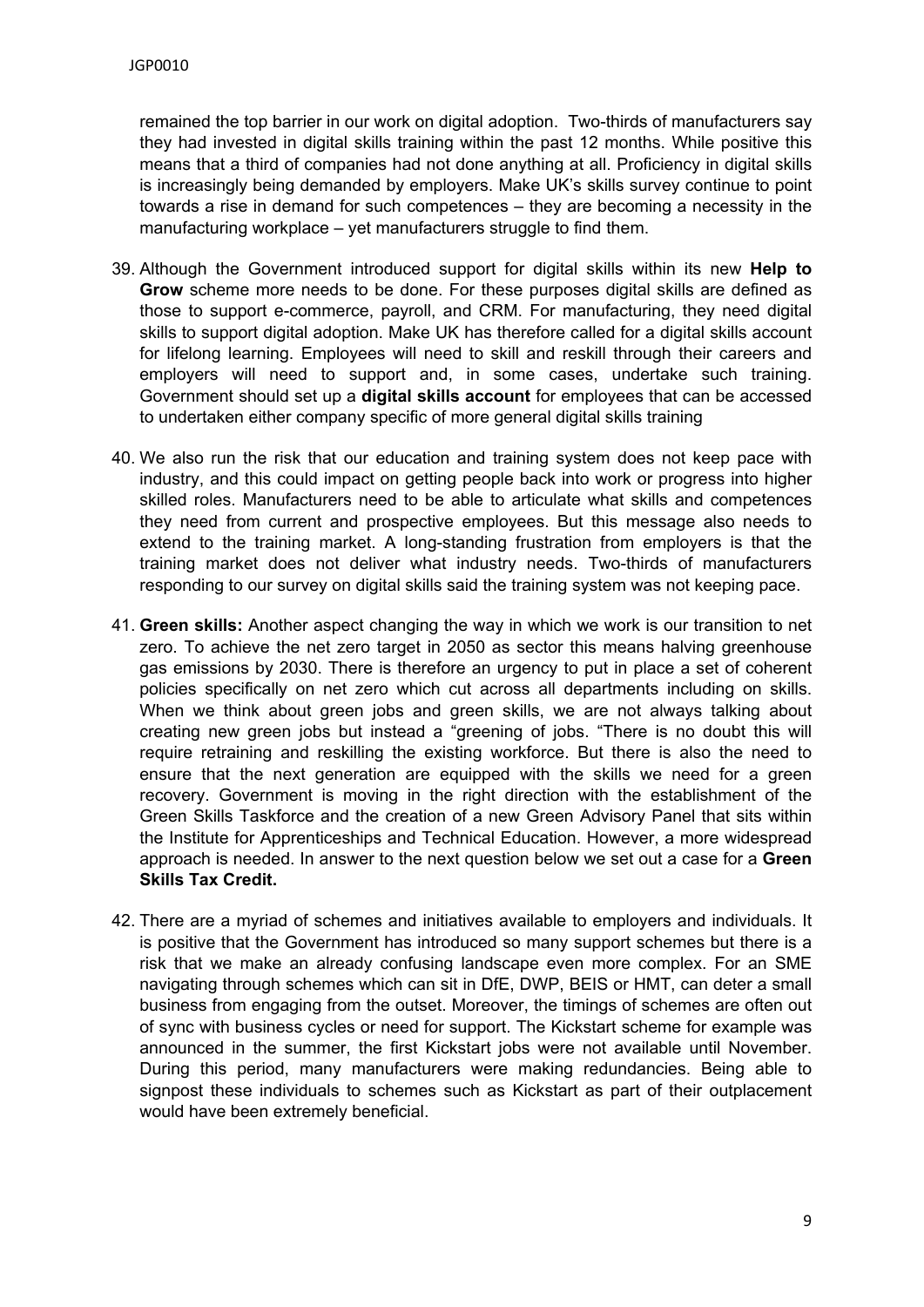#### **Does the Government have the right mix of policies and a coherent strategy to promote long-term productivity growth and create new high-quality jobs?**

- 43. Access to the right skills remains a key barrier in the long-term ambitions of manufacturers. If manufacturers are to truly be able to support the effort to Build Back Better, a coherent cross-policy strategy is required to support people from education, to training, to employment and lifelong learning. The Government's recent Skills for Jobs White Paper rightly shone the spotlight on the need to focus on cross-policy issues, however the mechanism for overcoming these skills gap, with a supportive funding framework remains less clear. The Skills for Jobs White Paper does little to bridge the gaping hole between the Government's flagship skills programme, and its Plan for Growth and recovery. Whilst there is a clear link between productivity, employment and skills, each strategy fails to outline progression pathways to move people from education, to training, to employment to lifelong learning.
- 44. Make UK evidence shows one in three manufacturers said they were not confident in filling the job roles that they would have available in the next two years. In addition, recent research looking at what job roles, qualification levels and skill sets manufacturers will need over the next two years, also highlights this point. One in five manufacturers said that they expect most of their workforce to be in Level 4 and 5 roles in the next two years – versus only 17% saying they expect these roles to be at Level 2 4 .
- 45. To date, apprenticeships have been a primary route to fill the stubbornly high skills gap manufacturers face. However, since the introduction of the **Apprenticeship Levy**, starts, and completions have fallen considerable. This has been exacerbated further due to the pandemic, with 45% of Make UK members indicating they planned to recruit an apprentice this year  $-$  a figure that usually sit at 75-80% $<sup>5</sup>$ . But apprenticeships can be</sup> key to unlocking our recovery. Not only can it support in the effort to train the next generation with the skills required by business, but also support those required to retrain or upskill to the new opportunities available.
- 46. However, as greater digitalisation and our transition to a net-zero economy becomes reality, the skills need for manufacturers will shift from low-level, low productivity roles, to high-level, high productivity roles. Government should explore not just the creation of "new" jobs" but the "greening" of existing job roles that will no doubt make up a large proportion of these 'green jobs. The Government has already taken on this including the introduction of T Levels and setting up the Green Jobs Taskforce. But if we want to kickstart the green skills agenda, Government should introduce a **Green Skills Tax Credit** to encourage sectors with high emissions our manufacturers to invest in green collar jobs. This would work much like the R&D tax credit and help businesses recruit for the skills to help them become green. This will also ensure that productivity growth is concentrated in the industries that we need them to be.
- 47. Make UK's Retain, Recruit, and Revise strategy, backed by TUC, sector skills bodies and other manufacturing trade associations is a makes the case for an apprenticeship strategy that puts reforms to the apprenticeship levy in both the immediate term and longer term at the heart of building back better. By taking a sectoral approach to the reforms, the levy can be transformed to support business investment and crucially,

<sup>4</sup> Make UK / RSM, Reviving and Rebalancing Regional Economies through Manufacturing, 2020

<sup>5</sup> Make UK Covid-19 Manufacturing Monitor, 2020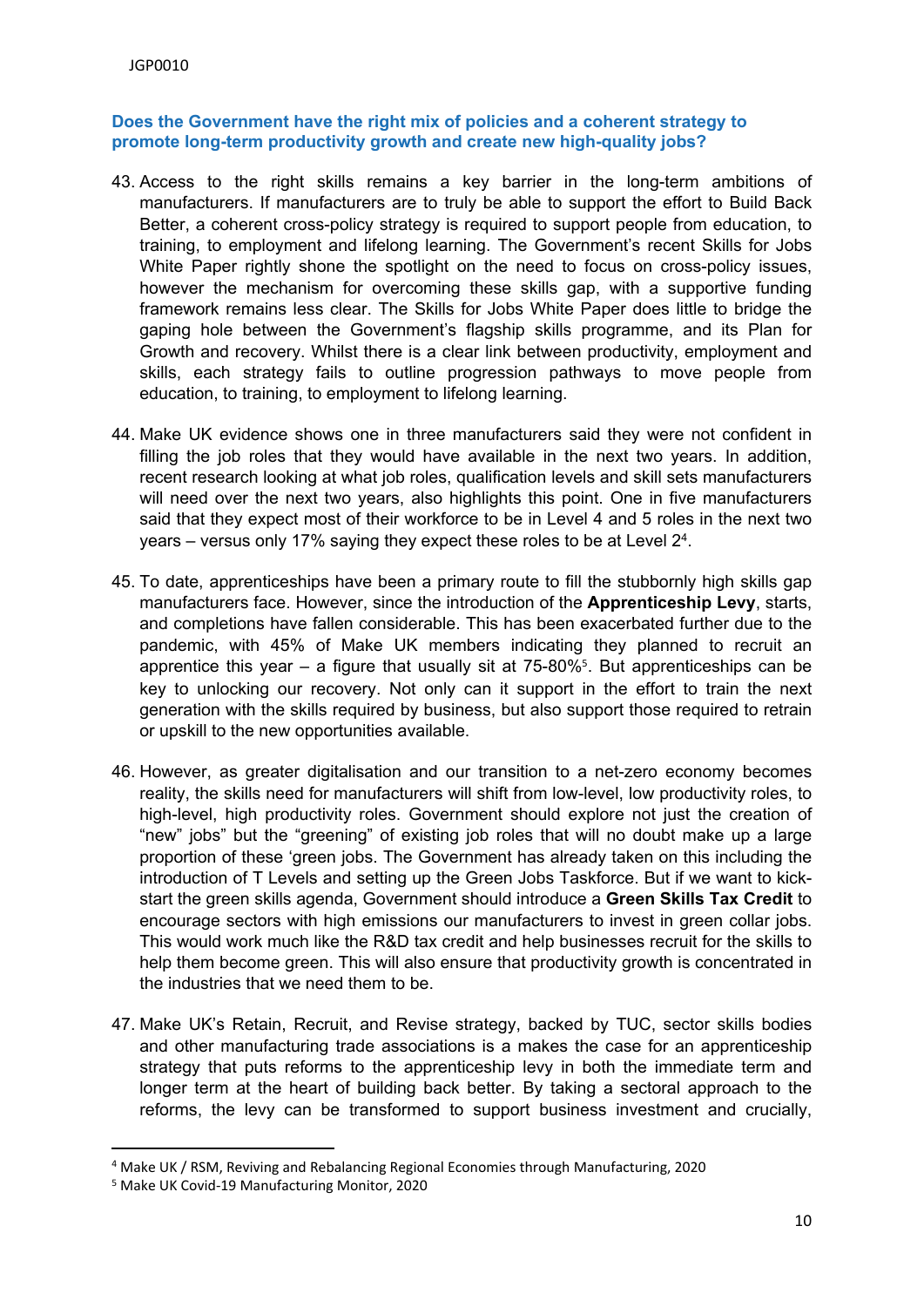unlock opportunities for the next generation, and help to build back better. The recommendations include allowing Levy paying employers to spend a proportion of their Levy funds on overheads such as wages and capital investment as well as providing further support for SMEs<sup>6</sup>.

#### **Is the Government doing enough to encourage corporate investment?**

- 48. There are several actions the Government has taken in recently that Make UK supports. Manufacturing is a capital-intensive industry and subdued investment levels has been a problem within the sector for many years. Make UK's Manufacturing Outlook data indicates that investment intentions worsened significantly since the 2016 referendum as uncertainty on the UK's future trading relationship with the EU, combined with the impact of Covid-19 has significantly increased the risk premium of investing in long-term capital. This is backed up by our quarterly metric on "investment intentions (next 12 months)" which shows that in the last 10 years (2010-2020) the % balance of change reported a negative balance only 9 times. 8 of these instances took place from 2016 onwards highlighting the substantial negative impact recent events have had on business investment. It is important that Government recognises these and implements the best policies to incentivise investment.
- 49. One of the biggest disincentives to corporate investment in the UK is the current design of **Business Rates** which disproportionately impact capital intensive industries like manufacturing. Make UK members consistently rate business rates as a priority for Government policy, even during crises. For example, one of Make UK's recent Manufacturing Monitor survey asked manufacturers what policies Government should prioritise during the pandemic. More than half (59%) indicated they would prefer either waiving business rates or reducing the cost of rates. Regular meetings with Make UK members have consistently reported the negative impact business rates can have on investment plans. However, Make UK is not necessarily advocating for the end of business rates, but rather modifications should be considered to allow for productivity enhancing investment. If those investments increase the adoption of green technologies – e.g., there have been reports of some manufacturers who were unable to install solar panels on their factories as this was expected to increase their business rates.
- 50. The Government's recently announced 130% super deduction scheme on investment allowances came as a major surprise to the business community and could positively impact capital investment intentions. However, despite the initial positive response from business the overall take up may be less than hoped for. Make UK's recent Manufacturing Monitor survey asked how manufacturers' investment intentions will change as a result of the **super-deduction allowance**. There, 49% said that the scheme would have no impact as their investment plans are too rigid. This is because capital investments by manufacturers are regularly made with long-term returns on investment (ROI) that extend beyond this 2-year scheme. Nevertheless, the tax relief is expected to result in an increase in investment for 23% of manufacturers, whilst the remaining 28% will bring forward future investment<sup>7</sup>. A combination of the latter two groups will result in a boost to GDP in the short run that will support the UK's recovery. With half of companies saying their current plans are too rigid to take advantage of the scheme, there remains a strong case for a longer-term investment strategy. Therefore, Government should also look to increase **Annual Investment Allowances** over a longer-term period i.e., the next five to ten years.

<sup>6</sup> Make UK Retain, Recruit, and Revise Apprenticeship Strategy, 2021

<sup>7</sup> Make UK Covid-19 Manufacturing Monitor, 2021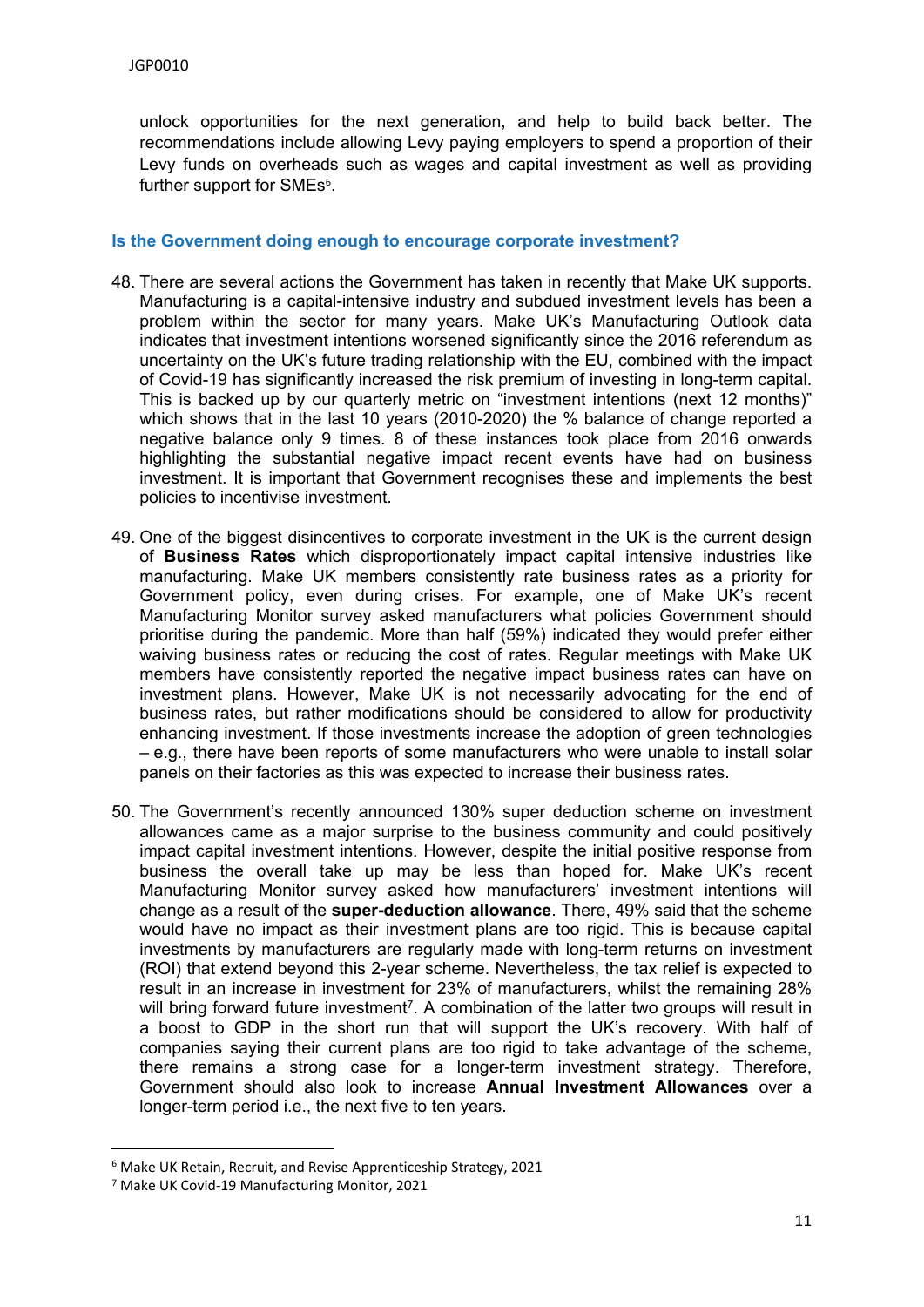- 51. Make UK data also shows what manufacturers believe will be the expected impact of the **corporation tax** increase to 25% by 2023 on investment. Interestingly, more than half (57%) believe the tax rise will have no impact on investment. However, for those that have shown concern, the majority (36%) believe the most costly impact of raising taxes is sending negative signals to international investors and deterring inward investment. It suggests the implications of how policy intentions are communicated even before they are enacted can result in unintended consequences. An increase in investment thanks to the super-deduction scheme could just as easily be offset by the decrease in foreign direct investment from overseas.
- 52. Manufacturing is not only a capital-intensive industry. It is also a research-intensive industry, accounting for approximately two-thirds of the UK's total R&D spend<sup>8</sup>. Manufacturers constantly channel funds to invest in primarily the research, and secondly the development of new products and processes to remain competitive. For many organisations, the line between investments in capital versus investments in new product is increasingly blurry and the Government should find a balance between policies that incentivise investment in plant & machinery and those that incentivise investment in R&D. For some sectors policies that promote the latter is preferred to policies that increase corporate investment – such as the **popular R&D tax credits**. In addition, schemes such as the Future Fund can be hugely supportive to growing innovative small businesses that lack the cash required to absorb the high rate of failure in the Research stage of R&D. Government should focus on aggressively signposting and educating businesses on how to utilise these schemes so that take up is maximised as the cost of failed applications can deter eligible businesses from applying.

#### **Is the "Plan for Growth" an adequate replacement for the "Industrial Strategy"?**

- 53. The **Industrial Strategy** is something that UK manufacturers greatly welcomed and supported back in 2017. It was a clear indication of the importance that Government placed in the success of British manufacturing and our strong industrial base for the prosperity of the national economy. However, the decision to disband the guiding Council and Strategy has caused significant concern and frustration amongst manufacturers of all sizes across the UK.
- 54. This is at a time when the manufacturing sector is already facing a series of simultaneous and defining challenges:
	- recovering from the economic and societal impacts of Covid-19;
	- implementing the new trade agreement with the EU, maximising the opportunity of digitisation, artificial intelligence, and robotics; and
	- supporting the achievement of the Government's levelling up ambition.
- 55. The sector is also undergoing a digital and green transformation to help solve the climate crisis through the acceleration of electrification, hydrogen power and other net zero activity. More than ever, a clear, coherent plan for achieving this overcharging ambition is required. In particular, how this can be achieved through the prism of regions, and local development. That is why **Local Industrial Strategies**, and the emphasis of an industrial base is so crucial to informing our recovery, but also manufacturers' own plans for growth, investment, and diversification.

<sup>8</sup> Make UK's Manufacturing The Facts, 2020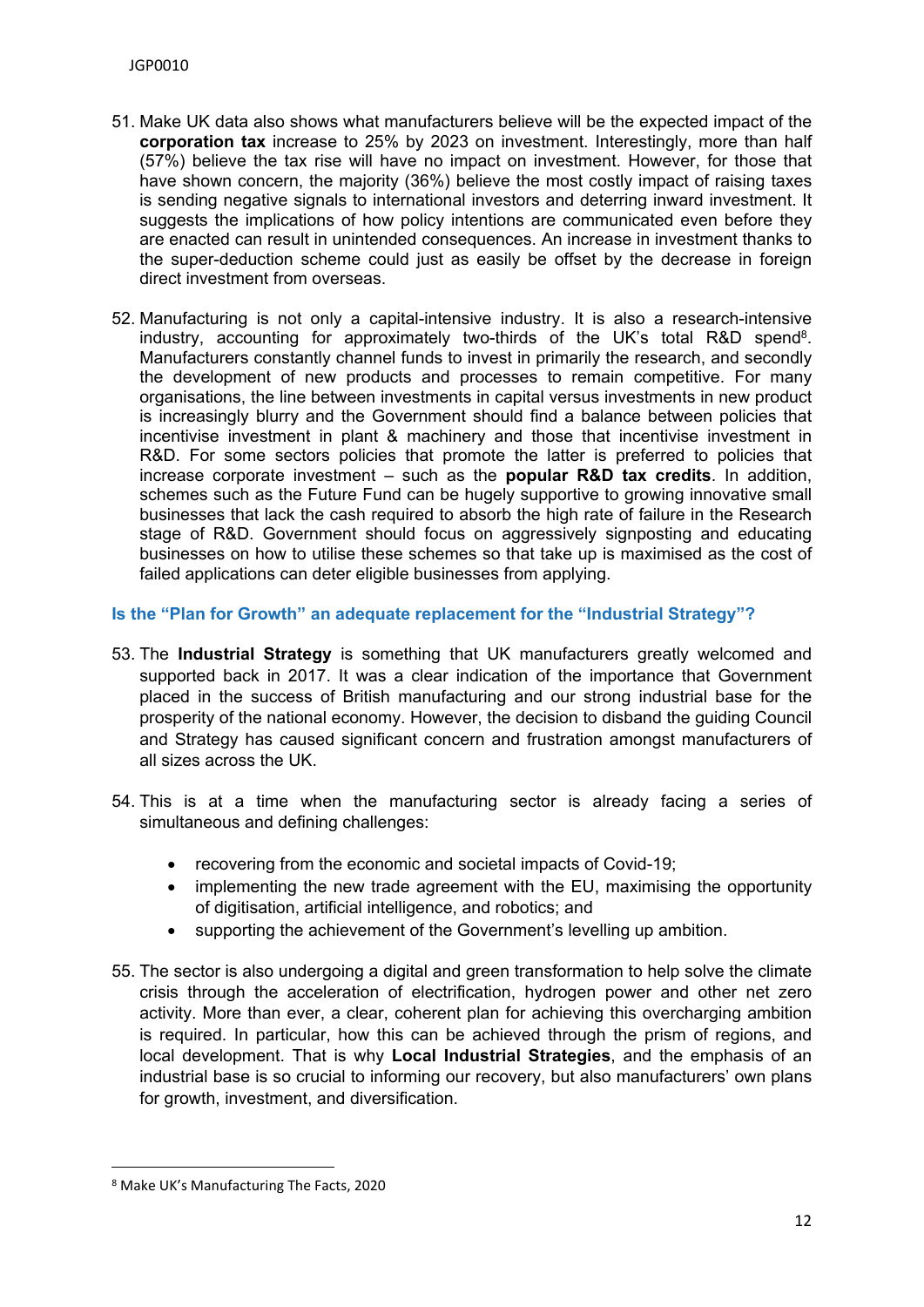- 56. To date, Government has confirmed that Industrial policy remains a priority but through the 'Build Back Better: our plan for growth' and its supporting strategies. Whilst the commitment to take forward elements of the Industrial Strategy within the new framework is welcomed, it does little to resolve the constant chop and change manufacturers have faced in the last five years.
- 57. Make UK has made clear one measure of success of the new Plan for Growth will be how it continues to deliver ongoing aspects of the 2017 Industrial Strategy including existing the Sector Deals, and Grand Challenges. There are many strands of the Plan for Growth that we will be analysing and holding Government account to in terms of its implementation. To this end we are working on a diagnostic piece which will evaluate if the Plan for Growth is sufficient to support manufactures growth ambitions. We would be happy to share with the Committee at a later date.

#### **Is the UK well placed to take advantage of future technological breakthroughs and translate them into economic opportunities?**

- 58. **Industrial Digital Technologies (IDTS)** are fast becoming a reality for manufacturers with 80% saying IDTs will be a reality in their business by 2025. Manufacturers are moving ahead on their digital journey with the pandemic accelerating the speed of adoption. Make UK's latest Innovation Monitor found that 13% of companies are now in the revolution stage, compared to 4% two years ago. On the other end of the spectrum, the pre-conception phase, which suggests companies are not doing a lot – just 11% are at this stage compared to 30% just 24 months ago.
- 59. With many businesses struggling to survive, hampered by supply chain disruptions, temporary or part plant lockdown closures as well as falling demand, the adoption of IDTs has never been more important. Manufacturers that invest in and adopt digital technologies are more resilient and productive. This has been further highlighted by the current Covid-19 pandemic. The quick success of the Government's Ventilator Challenge, which saw industry come together to build life-saving new-style ventilators at speed, was only possible because of 3D printing – virtual reality and augmented reality technologies. These technologies proved key in designing and building the ventilators that were so desperately needed.
- 60. Manufacturers are most likely to be investing in additive manufacturing and robotics and cobotics, however we also see an increasing adoption of AI, virtual and augmented reality and IoTs. Adoption of these technologies can create opportunities for both the business itself and the wider economy. For manufacturers, reduced costs and improved productivity are seen as the overwhelming benefit (cited by 91% of companies) with twoseeing a better quality of products, and over 50% improved flexibility and customer service. Only 6% saw no benefits, or do not plan to make any investment in this area.
- 61. Nearly three-quarters (71%) of manufacturers plan to increase spending on IDTs in the next two years. If such investment translates into action, then there is potential for the creation of new jobs, which are often at a higher skill level and therefore better paid. This requires those already in the workplace as well as the wider labour market and pipeline of talent to have the skills it needs to take advantage of these opportunities. Unfortunately access to technical skills remains the top barrier to digital adoption. To overcome this, Make UK has called for a **digital skills account** which we cover elsewhere in this submission.